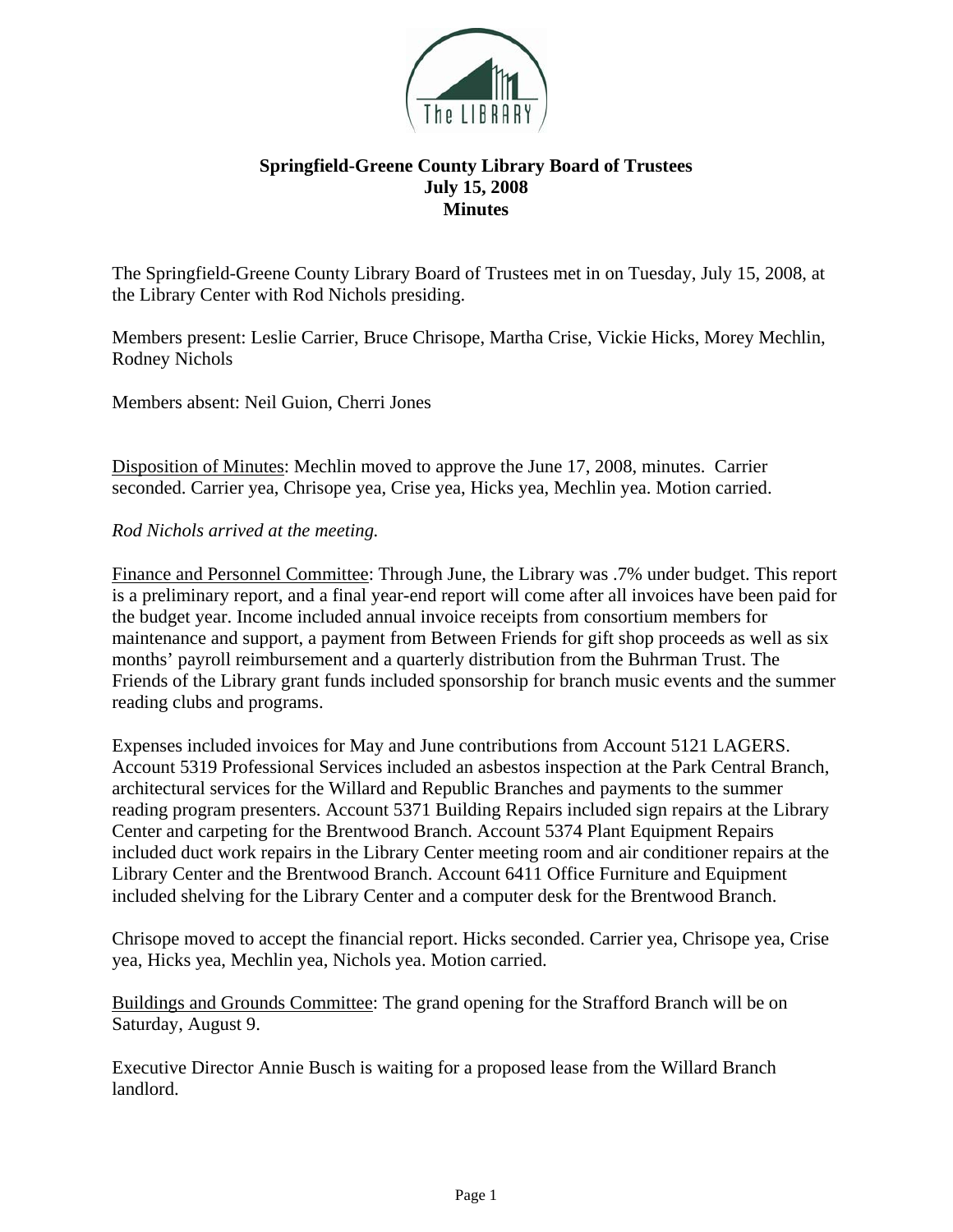Programs, Services and Technology Committee: Chair Morey Mechlin reported the committee is working toward an outcome-based process for the purpose of evaluating programs and services.

Circulation in June increased 2.8% with 326,799 materials circulating systemwide. Total branch traffic increased 6.3% with 159,764 patron visits. Systemwide, 1,431 groups used the meeting rooms with an attendance of 9,348. There were 383,549 searches from the Library's electronic products. The web server recorded a total of 755,560 page views by 109,065 visitors during June.

Search Committee: Leslie Carrier reported the selection process to hire a new executive director continues on schedule. Search consultant John Keister is pleased with the response he is receiving. The closing date for applications is August 15 and interviews will begin in September.

Report of the Director: The Missouri Public Library Directors (MPLD) are discussing funding issues for public libraries. The group will concentrate on property tax assessments and will deal with the issues of abatement, assessment, advocacy and alternatives.

The Executive Director's 2007-2008 Annual Report highlighted the opening of the Park Central Branch. Progress was made in planning upgrades to the county branches to meet the standards of the city branches. An emphasis was also on using technology to improve the basic operations of the Library. The Library continues receiving federal, state, local and private grants to expand programs and services to the community.

Board Education: Between Friends Manager Shelli Kaminski gave an overview of the gift shop. Kaminski began managing the gift shop in March 2002, and sales from March 2002 through June 2008 have totaled more than \$837,000. Staff includes a fulltime manager, parttime assistant manager and 60 volunteers. Kaminski purchases many items sold in the gift shop through closeout and discontinued merchandise markets. Long-term goals include opening a kiosk at the Park Central Branch and establishing a buying co-op for libraries. She would also like to offer more library logo items in the gift shops.

Unfinished Business: Mechlin moved to approve the Board priorities for 2008-2009 as presented. Hicks seconded. Carrier yea, Chrisope yea, Crise yea, Hicks yea, Mechlin yea, Nichols yea. Motion carried.

Hicks moved to approve the Corporate Sponsorship Policy. Crise seconded. Carrier yea, Chrisope yea, Crise yea, Hicks yea, Mechlin yea, Nichols yea. Motion carried.

New Business: The Nominating Committee recommended the following officers for 2008-2009: President Cherri Jones, Vice President Neil Guion, Secretary Leslie Carrier and Treasurer Bruce Chrisope. Mechlin agreed to assist with the vice presidential duties during Guion's absence. Carrier yea, Chrisope yea, Crise yea, Hicks yea, Mechlin yea, Nichols yea. Motion carried.

Mechlin moved to appoint Pam Hedgpeth to the Library Foundation Board of Directors. Chrisope seconded. Carrier yea, Chrisope yea, Crise yea, Hicks yea, Mechlin yea, Nichols yea. Motion carried.